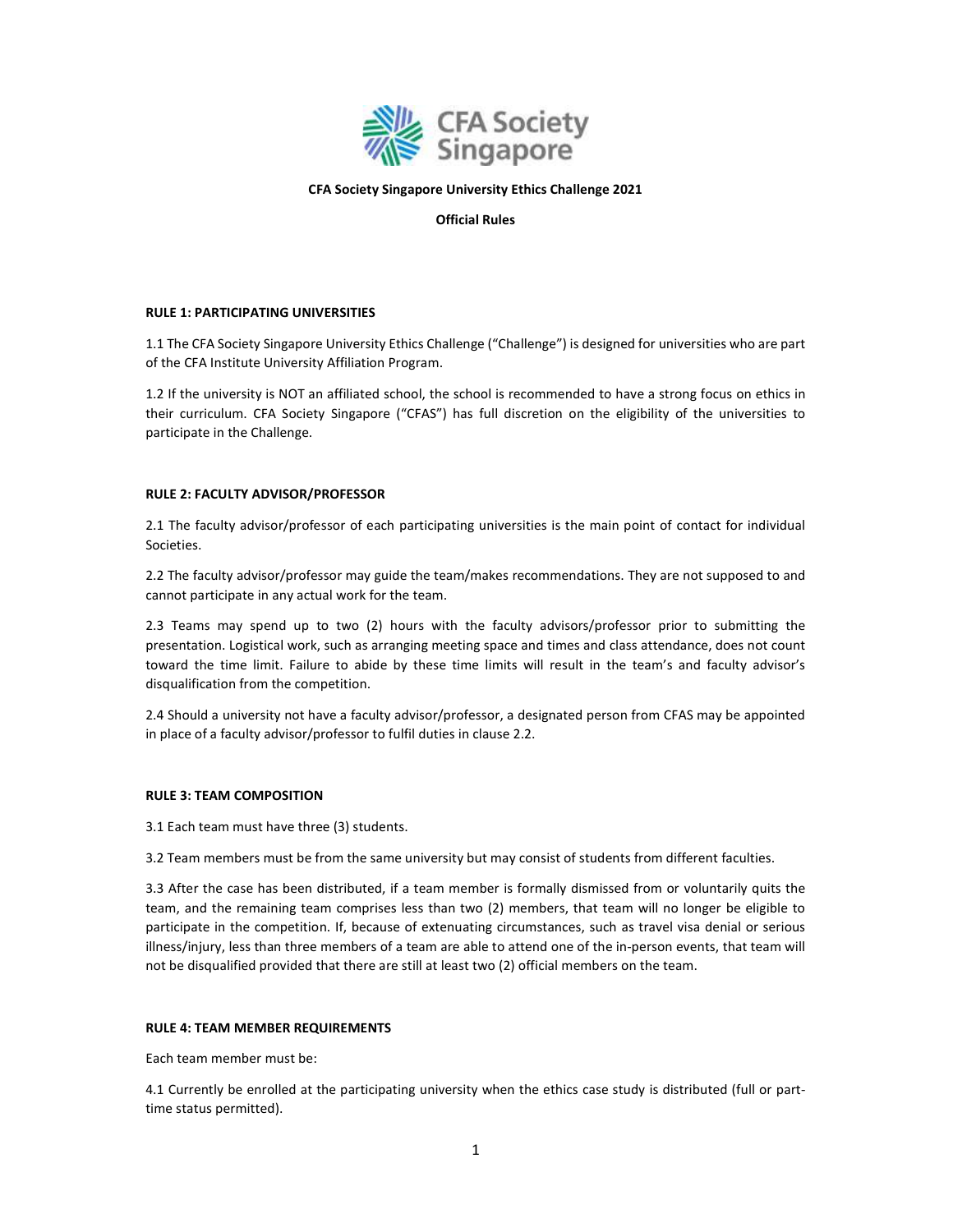- 4.2 Accept the terms of the participation agreement upon registration.
- 4.3 Agree to abide by the CFA Institute Code of Ethics and Standards of Professional Conduct.

## RULE 5: INELIGIBILITY

An individual is ineligible to be a team member if they:

- 5.1 are or were a CFA® charterholder;
- 5.2 are prize winners from previous University Ethics Challenge;
- 5.3 have been sanctioned by the CFA Institute

## RULE 6: COMPETITION FORMAT

6.1 Each team has 72-hours to work on a case; and then presentations are given live (in-person or via an eplatform) to a judging panel of CFA charterholders or equivalent. The competition is 100% presentation based; which includes: a 10-minute presentation of analysis and recommendations to the panel of judges and an additional 10-minutes to respond to questions from the judges.

6.2 Teams must be sequestered in another room or equivalent so they cannot see or hear the other team's presentation.

## RULE 7: JUDGES

7.1 CFAS shall recruit at least two to five (2-5) judges for the competition. There must be at least two (2) panel judges for the competition.

7.2 Judges cannot be currently employed by a participating university.

# RULE 8: SCORING

8.1 In the final round, the scoring will solely be based on each team's presentation and its responses to the judges' questions.

8.2 Scorecards must be filled out by judges. The scores are then used to determine each judge's ranking.

8.3 CFAS will tabulate all the rankings to determine a winner.

8.4 If there is a tie, the panel of judges will go through a final round of moderation to ascertain the final winner. After the final round of moderation, the results shall be final.

## RULE9: CASE PREPARATION

9.1 Teams will be given 72-hours prior to the start of the Challenge.

9.2 Each team must submit their completed presentation slides at least 24 hours before the official starting time of the Challenge.

9.3 The presentation will commence on a designated day.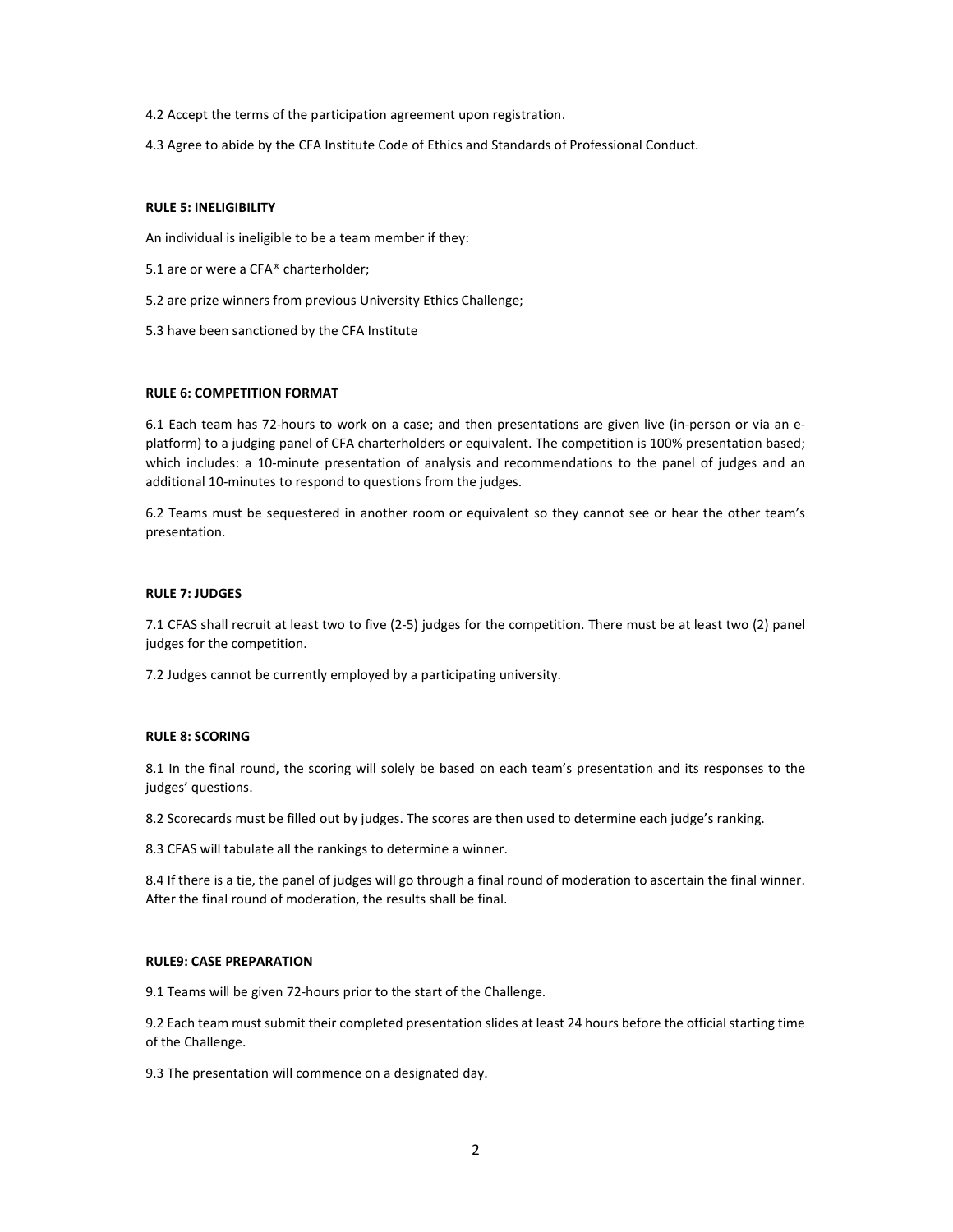9.4 Teams are expected to use PowerPoint for preparing slides and presentations. Use of video and/or audio features will not be permitted nor will any add-ons to standard PowerPoint features. Manual animation of slides or building of slides (bringing in one bullet at a time or one element at a time) is allowed. The use of graphics beyond what is available in the Microsoft Office package is not permitted. However, charts and tables are permitted if they are created using tools available within Microsoft Office.

9.5 There are no limits to the number of slides and exhibits used to support the presentation to the judges. The relevance, clarity, and cohesiveness of the exhibits will be a factor in the judges' evaluations. Additional exhibits may be prepared at the team's discretion in anticipation of questions from the judges' panel. Cue cards and personal notes are allowed for use by the teams during their presentations. All exhibits must be prepared during the allocated preparation time and no material prepared prior to the competition is permitted.

## RULE 10: GENERAL PROVISIONS

10.1 Conflict of Interest - All participants in the Challenge, including hosts, teams, team members, faculty advisors and judges have an obligation to avoid actual or potential conflicts of interest with their participation. A conflict of interest is any matter that could reasonably be expected to impair an individual's independence and objectivity or interfere with an individual's duties.

A conflict may be actual or perceived. As an example, a conflict of interest may exist when a participant or a participant's family member or close friend is involved in activities that affect the participant's ability to perform his or her role fairly and impartially, but conflicts of interest can arise even without a personal relationship.

To avoid any actual or perceived conflicts of interest, each participant, faculty advisor and/or judge must disclose to CFAS in writing any potential conflicts, including but not limited to any close personal or professional relationships with team members, judges or faculty advisors.

CFAS will investigate any disclosures of actual or potential conflicts of interest. If a conflict of interest is found to exist and cannot be reasonably and timely settled, the individual with the conflict of interest will be disqualified from participation.

If CFAS determines that it is necessary to protect the integrity of the competition, CFAS may disqualify a team from the competition if any team member or faculty advisor is found to have a conflict of interest that is incapable of being reasonably and timely settled.

The decision of CFAS regarding the existence of a conflict of interest and its determination regarding the disqualification of any individual or team are final and binding.

10.2 Plagiarism - Plagiarism is prohibited. Plagiarism is defined as copying or using in substantially the same form materials prepared by others without acknowledging the source of the material or identifying the author and publisher of such material. Sourced information should be properly cited using a generally accepted citation system.

Teams found guilty of plagiarism will be disqualified. The team's university may also be ineligible to participate in the following year's competition. The decision of CFAS regarding plagiarism is final and binding.

10.3 Intellectual Property - Presentation materials must not infringe the intellectual property rights of any third party. Each student represents and warrants that appropriate acknowledgement has been given and consent has been obtained for quotes or extracts from other sources and that, except as noted, all presentation materials are original and their use and publication by CFAS will not expose CFAS to any claim or liability for breach of confidence or copyright. CFAS reserves the right to assess all presentation materials for content that potentially infringes on any third party's intellectual property rights and may disqualify any team that submits such content.

Each student grants CFAS a non-exclusive, sub-licensable right to produce, reproduce and publish materials created by the student as part of the Challenge. CFAS is authorized to make minor revisions to such materials